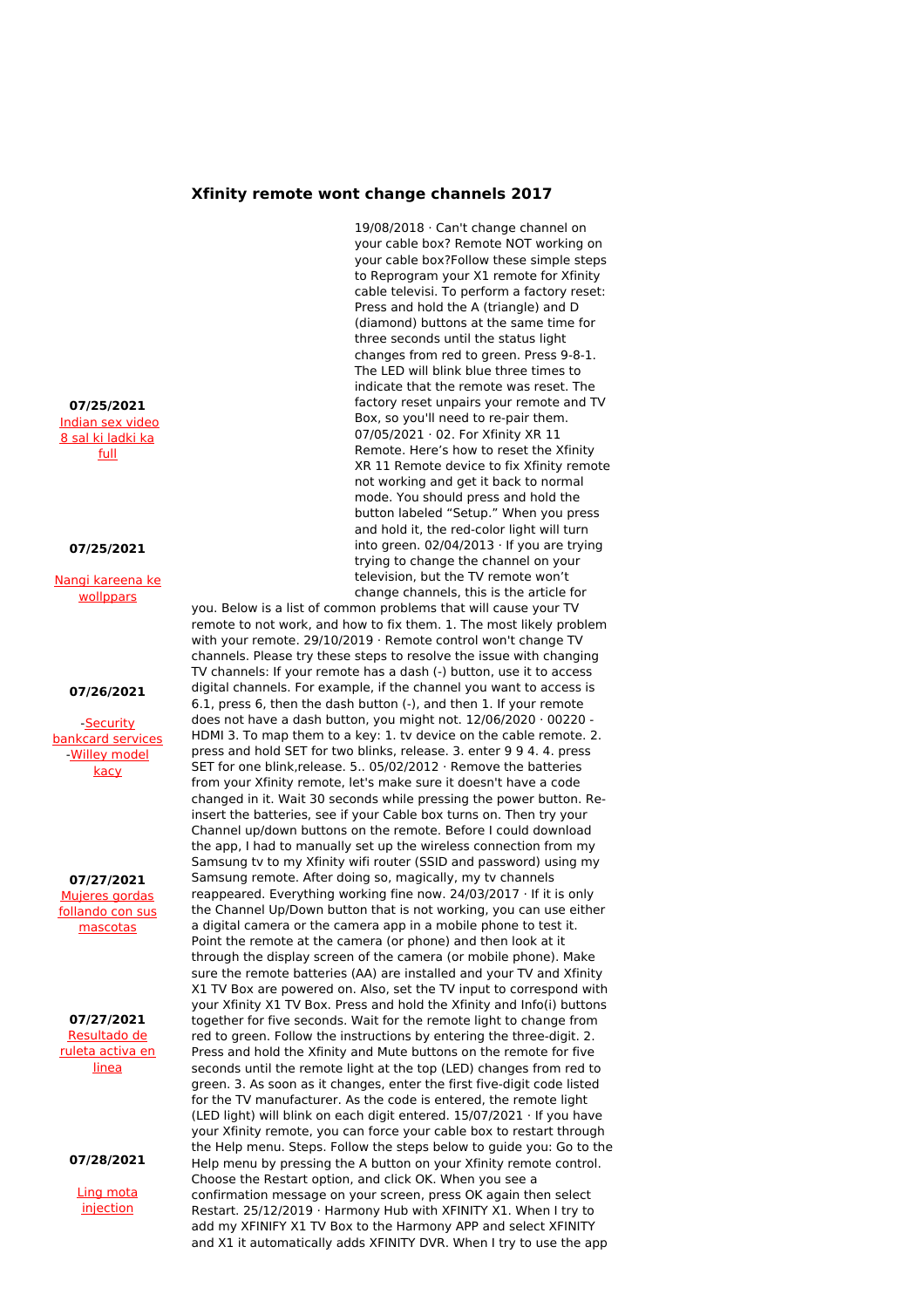### **07/30/2021**

Connect two kindles play [minecraft](http://bajbe.pl/2f)

to change channels, volume, etc.. Nothing happens. It will not power on or off as well. 06/04/2021 · Intermittent problem with remote, won't change channels. I have a Cisco RNG 200 dvr box and a silver remote. Sometimes, I can't change channels. I have to press the AUX button to get it to change channels. What is going on here? 15/07/2021 · Press the Setup button until the LED light changes from red to green. After the LED light turns green, enter the threedigit code, 9-8-1. Check whether the volume buttons are now working. Xfinity Remote Not Changing Channels Now, Comcast Business customers can use the Xfinity TV Remote app to change the channel on multiple devices with one, easy-to-use interface. When you're in the app, simply tap on the channel you want and select the devices you'd like to tune to that channel. Read more. Collapse. Additional Information. Updated. August 10, 2021. Factory Reset the Xfinity Voice Remote without a Setup Button (XR15) If the buttons on your Voice Remote (XR15) are still unresponsive, you may need to perform a factory reset. To perform a factory reset: Press and hold the A (triangle) and D (diamond) buttons at the same time for three seconds until the status light changes from red to green. Press 9-8-1. The LED will blink blue three times to indicate that the remote was reset.  $29/11/2017 \cdot$  Comcast subscribers lose ability to set DVR recordings via Xfinity Remote app after cable giant loses patent fight with TiVo. by Kurt Schlosser on November 29, 2017 at 4:24 pm November 29, 2017. 12/12/2019 · Fix A TV Not Responding To Remote. 1. Change the remote control batteries (AAA or AA batteries) with new high quality batteries. 2. Reset the TV by unplugging the TV power cord from the wall outlet. 3. Wait 5 minutes and plug the TV power cord back into the wall outlet. 4. Check to see if the remote now works with the TV. If you would like to use your remote to control multiple Xfinity set-top boxes simultaneously, you can remove Aim Anywhere pairing by following the steps below: Step 1: Press and hold the "Setup" button on the remote until the status LED changes from red to green. Step 2: Press "A" on the remote. If the status LED blinks green twice, you have. 07/04/2020 · Method 2: Resetting the Xfinity Box. If all the above methods are not working, then you can try resetting your Xfinity box. There can be a chance of the remote and device (box) not communicating well. Here are two ways to reset your box. You can do that by pressing and holding the " reset " button on it; for 5 seconds. 31/03/2021 · If you cannot change channels on your Samsung smart TV, first double-check to ensure your Samsung remote is programmed with your cable box. If afterward, you have confirmed your remote and cable box are connected, you will need to reset your remote. The Samsung TV has a lot to offer when it comes to streaming, applications, and cable. 02/12/2017 · Remote works on tv but won't let me change channels. Remote control won't change channels or let me access any option on the receiver. But the remote will still turn on my and tv and control colume. Questions. •. Updated. a month ago. 73.3K. 3. 14/12/2019 · For Remote Without Setup Button. Power on the TV and the cable box. Change the input of the TV to which the cable box has been connected. Press and hold the "Xfinity" and the "Info" button on the TV remote and wait for the LED at the top to change to green. Enter the code that the TV screen shows and press "OK". 23/12/2015 · Tap to unmute. If playback doesn't begin shortly, try restarting your device. You're signed out. Videos you watch may be added to the TV's watch history and influence TV recommendations. To avoid. Comcast is the parent brand of Xfinity remotes. These remotes can be programmed with a code or by automatic pairing. Pair Your Xfinity Remote with a Code. The TCL code for your Xfinity remote is most likely to be 11756. To pair this remote to your TV, follow the steps below. Step 1: Turn on your TCL TV. Step 2: Press the 'TV' button on the. If the channels do change, or you are unable to change the channels due to a lack of buttons on your TV Box, try to program your Comcast remote. Manually restart the TV Box. Do this by unplugging it from the electrical outlet, waiting 30 seconds and then plugging it back in. 04/05/2020 · Select a channel (Premium or Basic) to watch and then press the "PIP On-Off" button on your Comcast remote to turn on the Picture-In-Picture feature. Press the "PIP Swap" button to swap the images on the screens—current PIP channel picture to main TV screen and current picture on main screen to the PIP screen. XFINITY Stream provides the means to playback live TV, watch On Demand programs, and watch recorded shows from the cloud DVR. The video player offers a number of controls and features to enhance your viewing experience. For directions using the Roku Remote to navigate the XFINITY Stream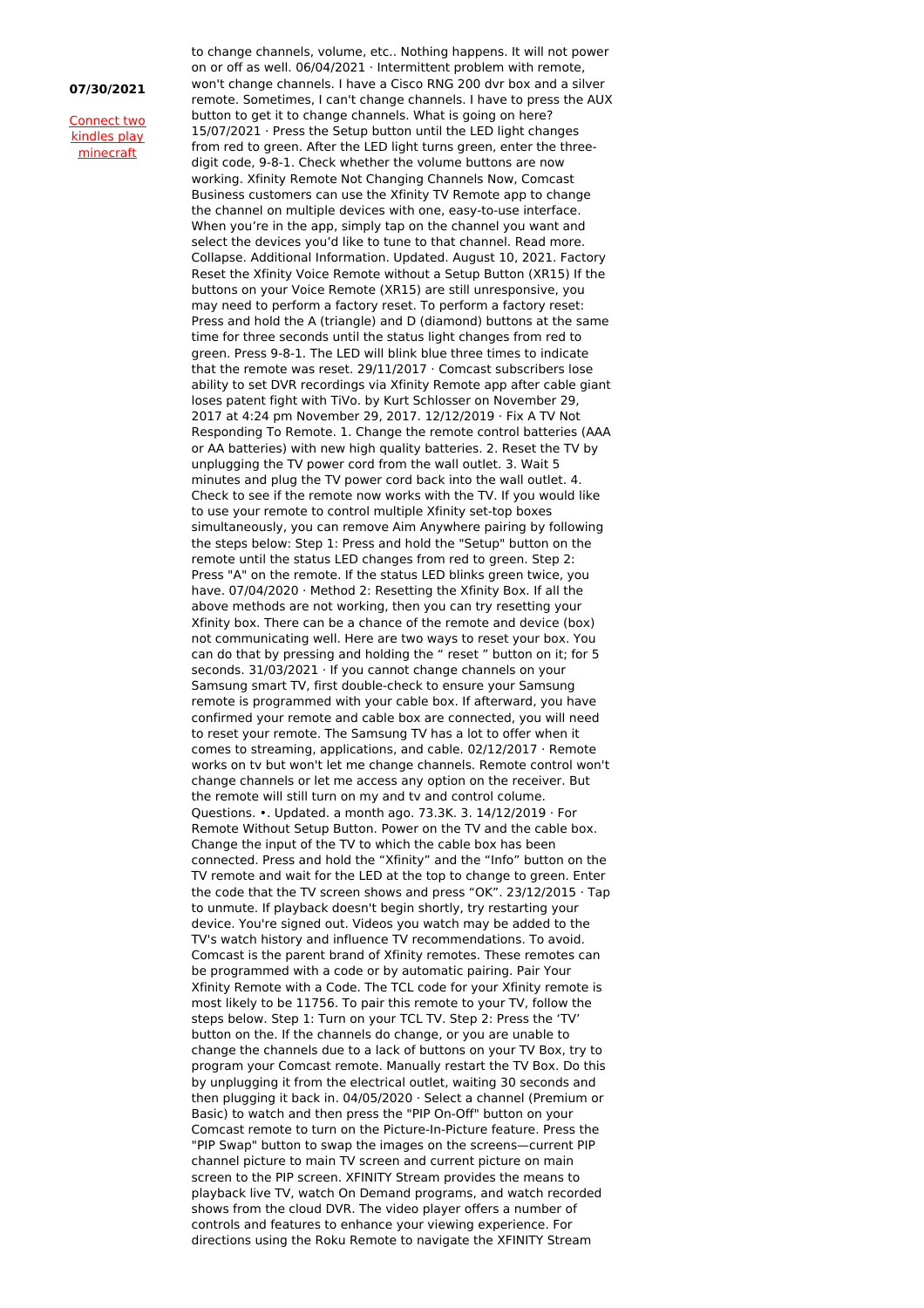Beta channel, please click here. 23/04/2017 · Right now, if you use the LG remote and change the channel, you get nothing (since it appears it is always set at Channel 03). With a cable box you must use the cable remote since the box turns the TV into just a monitor stuck on ch 3 !! I hope I've explained this clearly and what I am attempting to do. I would really appreciate any help or tips. 07/12/2019 · Re: Remote won't change channels with up and down arrows. Yes they wear out, even \$400 universal remotes do, I had a remote that the insides turned to dust. Edmund. Roku Community Streaming Expert. Help others find this answer and click "Accept as Solution." If you appreciate my answer, maybe give me a Kudo. Xfinity / Contour +. Set STB to "Activate IR" (Infrared) Setting Favs when a Search Box Appears. IR / RF Extenders. Xfinity in Facilities. Xfinity remote wont change channels 2017 keyword after analyzing the system lists the list of keywords related and the list of websites with related content, in addition you can see which keywords most interested customers on the this website. 02/08/2018 · 4352 Comcast XR15 Remote 2015. Voice Remote. 1. Meet Your Remote. Xfinity Voice Remote Setup Guide Xfinity Voice Remote Setup Guide Everything you need to set. Xfinity Remote with Aim Anywhere Setup Guide Xfinity Remote with Aim Anywhere. I wanted to know if I could customize the channels in the Guide to only those I am interested in as. 27/07/2021 · After Resetting your Xfinity Remote, you've got to set it up with your TV again or it won't work. Follow these steps to pair your Xfinity Remote with your TV. Steps: Ensure that your TV is switched on and on the right input, connected to your Xfinity X1 Box. Press and hold the Setup button (XR2, XR5, XR11).  $08/11/2020 \cdot$  She describes that when she selects a channel, such as inputting 1 - 0 (10) that she sees it change the channel number, indicating the correct channel (ABC), but the picture never changes. Have reset the system, had her unplug the box and plug it back in. 06-08-2017 07:46 PM in 4k, 8k and Other TVs. (mainly after changing channels on Live TV) the tv remote could no longer change the volume on the soundbar. the remote with the batteries out Press and hold the power button on the remote for 30-40 seconds to discharge and soft reset the remote. Then place the batteries back in.  $11/09/2017 \cdot$  No, the only problem really has been that the remote controls, both the Xfinity and LG, gradually stopped working. At first the remotes just wouldn't turn the TV"s off Now they might turn it on but they won't change the channel or volume. read more 28/07/2021 · If your Xfinity remote won't change channels, try checking for any connectivity issues with your Xfinity remote. Also, check the compatibility of the remote with the set-top box. If that does not fix it, replace the batteries of your Xfinity remote. 09/08/2020 · 15,310 Posts. #4 · Jun 18, 2014. Channel buttons only work when the source is the Samsung's own internal tuner. Your cable remote is changing cable channels. Your Samsung remote cannot change channels on your cable box. You need to use your cable remote or some other universal remote for that, not your Samsung remote. A. Remote won't change channels. The mini box setup was fine, the remote setup fine, all options on remote worked briefly then I lost the ability to change channels by up/ down buttons or keypad. The TV is stuck on 1 channel. I unplugged, reset the mini, TV, and remote via A, ,B, C, and D methods but the the channels still don't change. 4 бер. 2021 р.. The newer Xfinity cable boxes have the X1 voice remote and these. Say OK on the first option even if the channel doesn't change. 15 лист. 2017 р. that should cycle the tv through the various inputs/channels until you find the cable input/channel. 0 . Comcast Remote Won't Change Cable Channels: Solved. Press the cable button top center once. Press and hold the Setup Button Top Right the cable button should . If have a Comcast remote and and it doesn't work with your cable box. Or yours just stopped changing channels. Try these steps first. Xfinity WiFi[edit]. Comcast operates a network of public Wi-Fi hotspots for Xfinity internet subscribers known as Xfinity WiFi, which consists of a mixture of . 5 лют. 2017 р.. In my case, I only needed 140 channels, but there was no bundle. With this change, the XFINITY remote is the best remote I've ever owned. With this change, the XFINITY remote is the best remote I've ever owned.. You can also watch most channels of live TV and a lot of On Demand content. And you'll likely want crisp HD channels (\$10/month) and DVR service (\$10/month).. Yes, the tv still works but you can't change channels with the remote, . Guardicore discovered a new attack vector on Comcast's XR11 voice remote that would. This offers users a convenient way to change channels, search for TV . 4 жовт. 2021 р.. How To Get The Xfinity Remote To Start Changing Channels Again · Check if your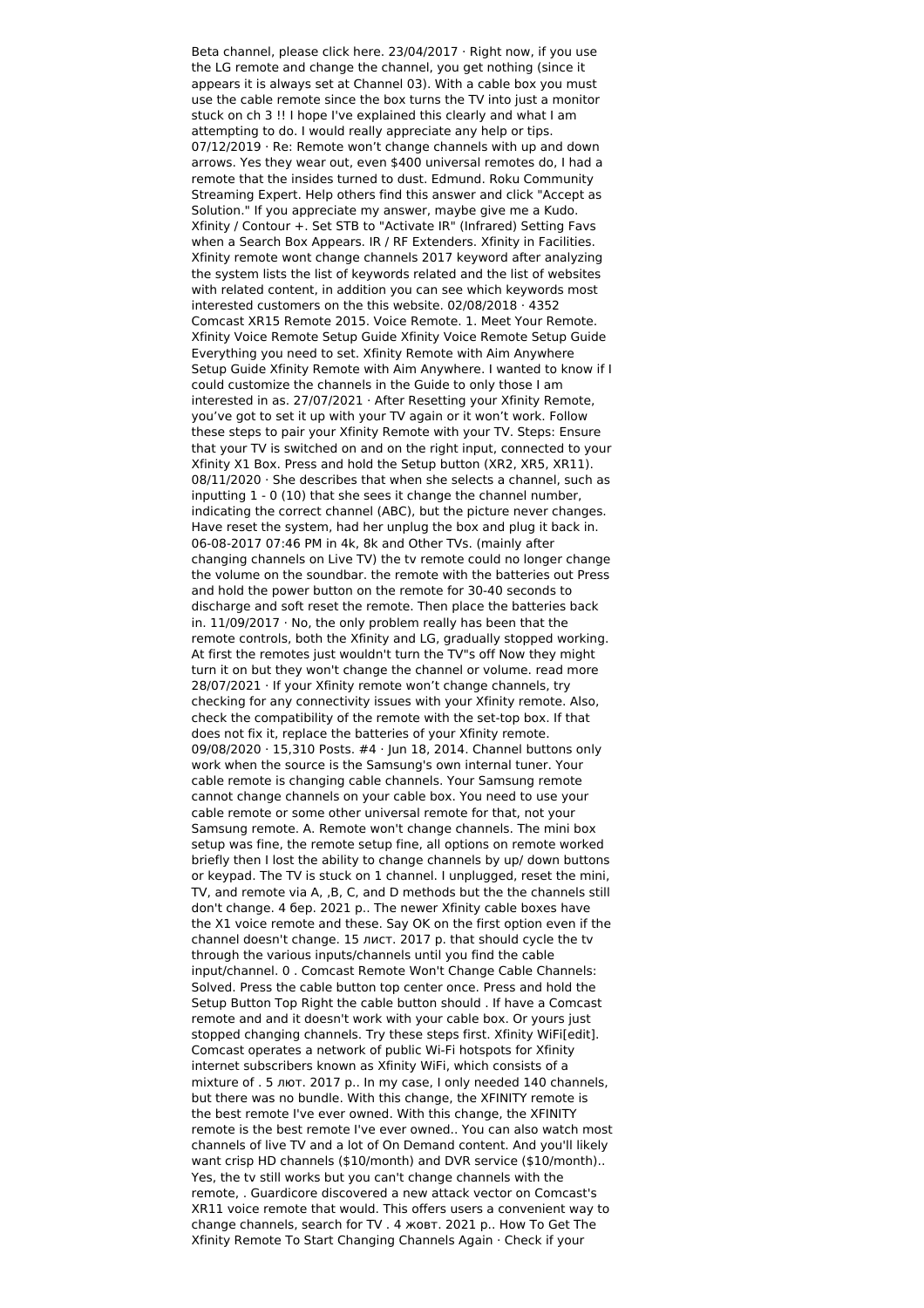remote is still connected · Resync the remote · Make Sure The Remote . Now, Comcast Business customers can use the Xfinity TV Remote app to change the channel on multiple devices with one. easy-to-use interface. **Xfinity** Flex is a cable box. **Xfinity** remotes don't **change** the **channels** on your tv but the cable box and that's all their meant to do. If your brand of tv needs an ok push to **change** inputs (**not channels**), the **Xfinity remote won't** provide it, you'll need to use the tv **remote Remote** works on tv but won't let me **change channels**. **Remote** control won't **change channels** or let me access any option on the receiver. But the **remote** will still turn on my and tv and control colume. Questions. •. Updated. a month ago. 73.3K. 3. To confirm that you have programmed your **remote** control, make sure your **remote** can: **Change** the **channels** on your TV Box. Control the volume of your TV. Turn your TV on and off. Press the Cable button on your **remote** to make sure the **remote** is in Cable mode. The cable button should blink briefly when pressed. To perform a factory reset: Press and hold the A (triangle) and D (diamond) buttons at the same time for three seconds until the status light changes from red to green. Press 9-8- 1. The LED will blink blue three times to indicate that the **remote** was reset. The factory reset unpairs your **remote** and TV Box, so you'll need to re-pair them. Help and support with your **Xfinity Remote**, select your **remote** control type and get the support you need to enjoy your **Xfinity** TV! **Xfinity** For full functionality of this site it is necessary to enable JavaScript. For remotes without a Setup button, with number keys (XR15 **Xfinity** X1 or Flex Voice **Remote**): Press and hold the A (triangle) and D (diamond) buttons at the same time for three seconds until the status light changes from red to green. Enter 9-8-1 on the **remote**. If the status light blinks blue twice, the pairing for the **remote** has been turned off. The **TV** and **TV** Box can sometimes get out of sync, with one turning on while the other is turning off. If this happens, press the **TV** Power button on your **TV** to turn your **TV** off. Then press the All Power button to sync the **TV** Box, TV, and audio device (if programmed). For Power Saver FAQs and information on how to set up Power Saver, see X1 Power. The factory reset unpairs your **remote** and TV Box, so you'll need to re-pair them. See instructions for pairing your **Xfinity remote** and TV Box. Factory Reset the **Xfinity** Voice **Remote** without a Setup Button (XR15) If the buttons on your Voice **Remote** (XR15) are still unresponsive, you may need to perform a factory reset. To perform a factory reset: This for assigning the **Comcast remote** to the cable box.You will still need to setup the **remote** to your TV.If have a **Comcast remote** and and it doesn't work w. Before I could download the app, I had to manually set up the wireless connection from my Samsung tv to my Xfinity wifi router (SSID and password) using my Samsung remote. After doing so, magically, my tv channels reappeared. Everything working fine now. Now, Comcast Business customers can use the Xfinity TV Remote app to change the channel on multiple devices with one, easy-to-use interface. When you're in the app, simply tap on the channel you want and select the devices you'd like to tune to that channel. Read more. Collapse. Additional Information. Updated. August 10, 2021. 08/11/2020 · She describes that when she selects a channel, such as inputting 1 - 0 (10) that she sees it change the channel number, indicating the correct channel (ABC), but the picture never changes. Have reset the system, had her unplug the box and plug it back in. 15/07/2021 · Press the Setup button until the LED light changes from red to green. After the LED light turns green, enter the threedigit code, 9-8-1. Check whether the volume buttons are now working. Xfinity Remote Not Changing Channels To perform a factory reset: Press and hold the A (triangle) and D (diamond) buttons at the same time for three seconds until the status light changes from red to green. Press 9-8-1. The LED will blink blue three times to indicate that the remote was reset. The factory reset unpairs your remote and TV Box, so you'll need to re-pair them. 06- 08-2017 07:46 PM in 4k, 8k and Other TVs. (mainly after changing channels on Live TV) the tv remote could no longer change the volume on the soundbar. the remote with the batteries out Press and hold the power button on the remote for 30-40 seconds to discharge and soft reset the remote. Then place the batteries back in. 31/03/2021 · If you cannot change channels on your Samsung smart TV, first double-check to ensure your Samsung remote is programmed with your cable box. If afterward, you have confirmed your remote and cable box are connected, you will need to reset your remote. The Samsung TV has a lot to offer when it comes to streaming, applications, and cable. 02/08/2018 · 4352 Comcast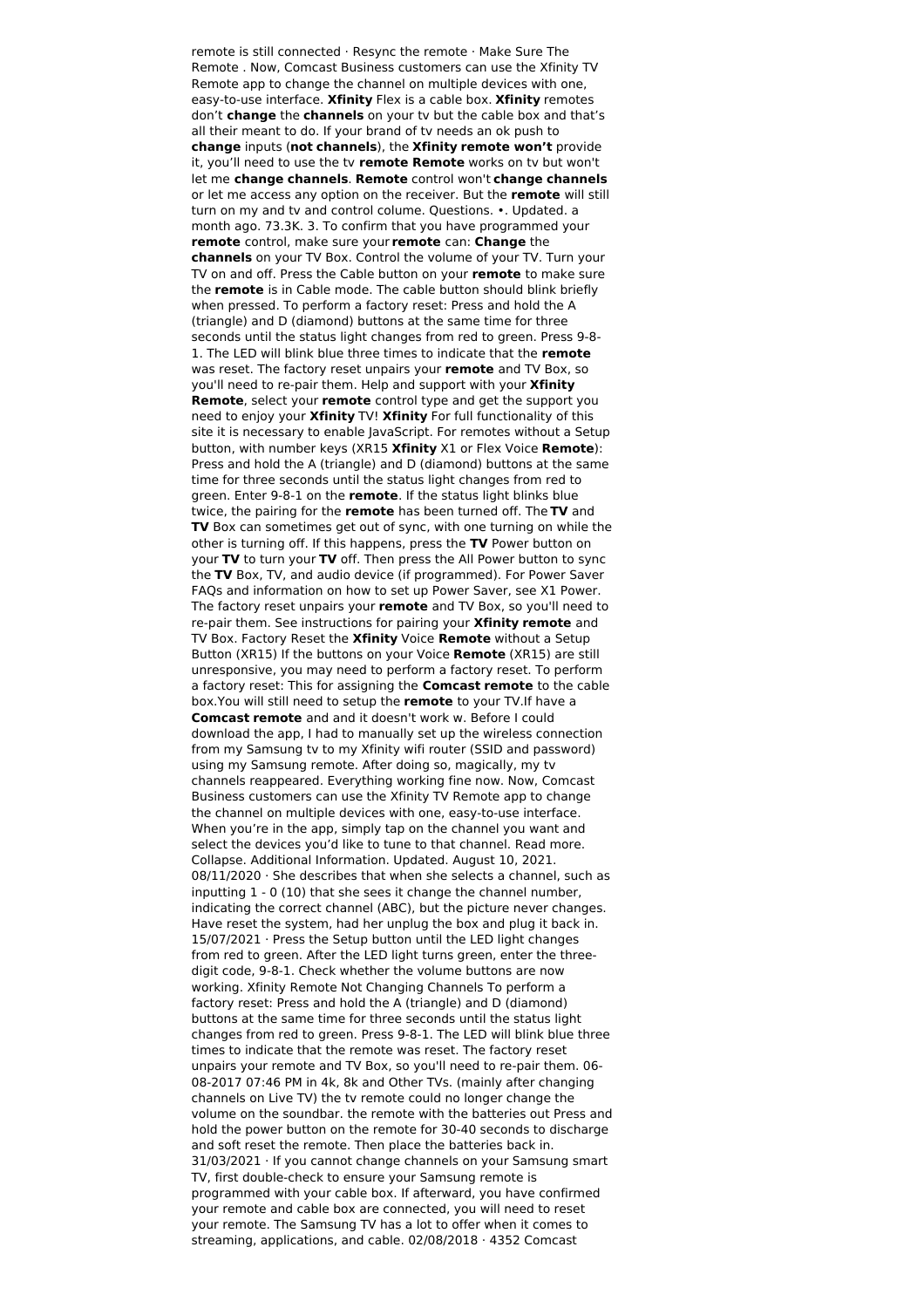XR15 Remote 2015. Voice Remote. 1. Meet Your Remote. Xfinity Voice Remote Setup Guide Xfinity Voice Remote Setup Guide Everything you need to set. Xfinity Remote with Aim Anywhere Setup Guide Xfinity Remote with Aim Anywhere. I wanted to know if I could customize the channels in the Guide to only those I am interested in as. 27/07/2021 · After Resetting your Xfinity Remote, you've got to set it up with your TV again or it won't work. Follow these steps to pair your Xfinity Remote with your TV. Steps: Ensure that your TV is switched on and on the right input, connected to your Xfinity X1 Box. Press and hold the Setup button (XR2, XR5, XR11). 29/10/2019 · Remote control won't change TV channels. Please try these steps to resolve the issue with changing TV channels: If your remote has a dash (-) button, use it to access digital channels. For example, if the channel you want to access is 6.1, press 6, then the dash button (-), and then 1. If your remote does not have a dash button, you might not. Comcast is the parent brand of Xfinity remotes. These remotes can be programmed with a code or by automatic pairing. Pair Your Xfinity Remote with a Code. The TCL code for your Xfinity remote is most likely to be 11756. To pair this remote to your TV, follow the steps below. Step 1: Turn on your TCL TV. Step 2: Press the 'TV' button on the. Xfinity remote wont change channels 2017 keyword after analyzing the system lists the list of keywords related and the list of websites with related content, in addition you can see which keywords most interested customers on the this website. 02/12/2017 · Remote works on tv but won't let me change channels. Remote control won't change channels or let me access any option on the receiver. But the remote will still turn on my and tv and control colume. Questions. •. Updated. a month ago. 73.3K. 3. 25/12/2019 · Harmony Hub with XFINITY X1. When I try to add my XFINIFY X1 TV Box to the Harmony APP and select XFINITY and X1 it automatically adds XFINITY DVR. When I try to use the app to change channels, volume, etc.. Nothing happens. It will not power on or off as well. 07/04/2020 · Method 2: Resetting the Xfinity Box. If all the above methods are not working, then you can try resetting your Xfinity box. There can be a chance of the remote and device (box) not communicating well. Here are two ways to reset your box. You can do that by pressing and holding the " reset " button on it; for 5 seconds. 23/04/2017 · Right now, if you use the LG remote and change the channel, you get nothing (since it appears it is always set at Channel 03). With a cable box you must use the cable remote since the box turns the TV into just a monitor stuck on ch 3 !! I hope I've explained this clearly and what I am attempting to do. I would really appreciate any help or tips.  $11/09/2017 \cdot$  No, the only problem really has been that the remote controls, both the Xfinity and LG, gradually stopped working. At first the remotes just wouldn't turn the TV"s off Now they might turn it on but they won't change the channel or volume. read more  $09/08/2020 \cdot 15.310$  Posts.  $#4 \cdot$  lun 18, 2014. Channel buttons only work when the source is the Samsung's own internal tuner. Your cable remote is changing cable channels. Your Samsung remote cannot change channels on your cable box. You need to use your cable remote or some other universal remote for that, not your Samsung remote. A. 24/03/2017 · If it is only the Channel Up/Down button that is not working, you can use either a digital camera or the camera app in a mobile phone to test it. Point the remote at the camera (or phone) and then look at it through the display screen of the camera (or mobile phone). 2. Press and hold the Xfinity and Mute buttons on the remote for five seconds until the remote light at the top (LED) changes from red to green. 3. As soon as it changes, enter the first five-digit code listed for the TV manufacturer. As the code is entered, the remote light (LED light) will blink on each digit entered. 07/12/2019 · Re: Remote won't change channels with up and down arrows. Yes they wear out, even \$400 universal remotes do, I had a remote that the insides turned to dust. Edmund. Roku Community Streaming Expert. Help others find this answer and click "Accept as Solution." If you appreciate my answer, maybe give me a Kudo. 23/12/2015 · Tap to unmute. If playback doesn't begin shortly, try restarting your device. You're signed out. Videos you watch may be added to the TV's watch history and influence TV recommendations. To avoid. 04/05/2020 · Select a channel (Premium or Basic) to watch and then press the "PIP On-Off" button on your Comcast remote to turn on the Picture-In-Picture feature. Press the "PIP Swap" button to swap the images on the screens—current PIP channel picture to main TV screen and current picture on main screen to the PIP screen. 02/04/2013 · If you are trying trying to change the channel on your television, but the TV remote won't change channels, this is the article for you. Below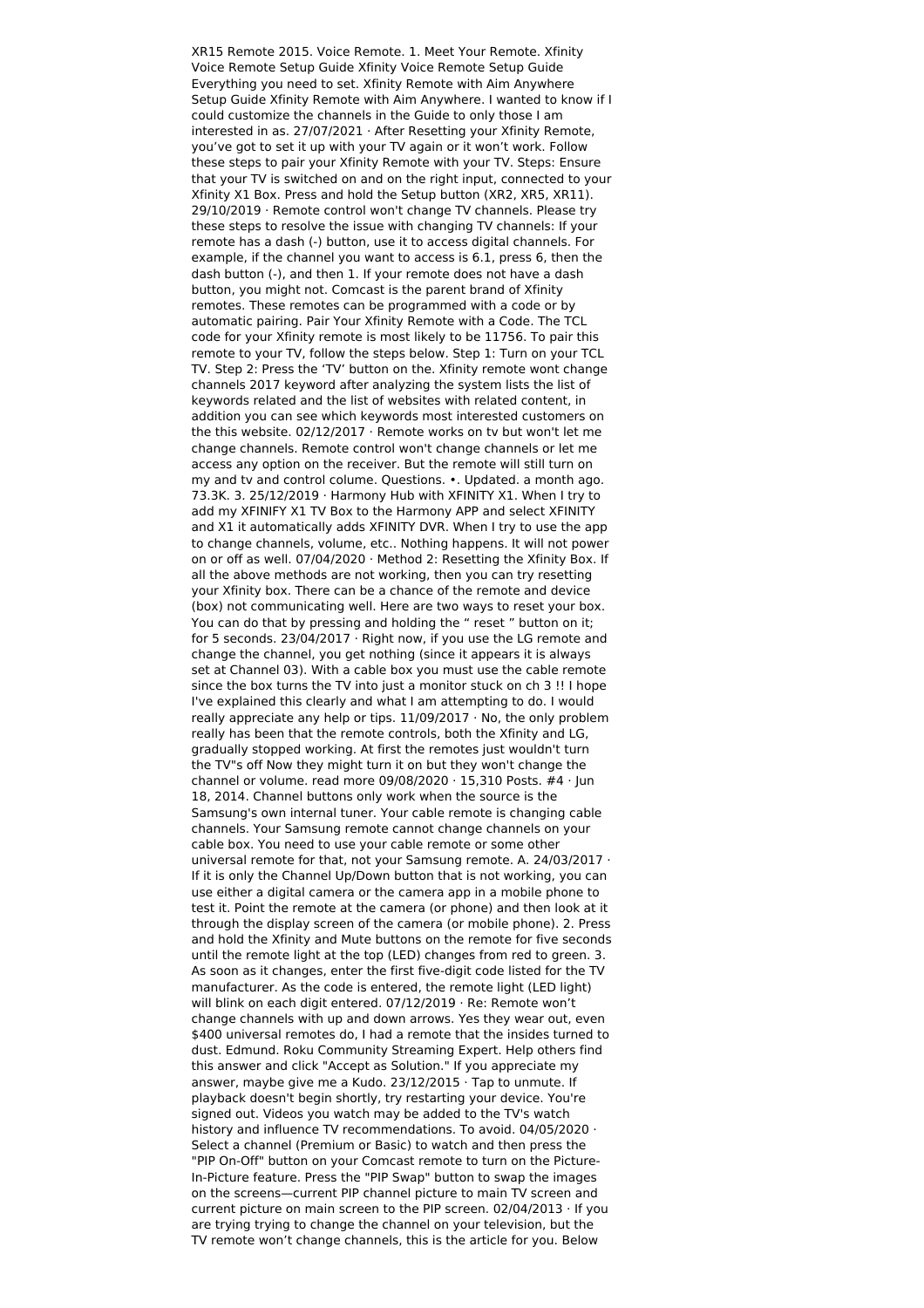is a list of common problems that will cause your TV remote to not work, and how to fix them. 1. The most likely problem with your remote. If the channels do change, or you are unable to change the channels due to a lack of buttons on your TV Box, try to program your Comcast remote. Manually restart the TV Box. Do this by unplugging it from the electrical outlet, waiting 30 seconds and then plugging it back in. 14/12/2019 · For Remote Without Setup Button. Power on the TV and the cable box. Change the input of the TV to which the cable box has been connected. Press and hold the "Xfinity" and the "Info" button on the TV remote and wait for the LED at the top to change to green. Enter the code that the TV screen shows and press "OK". 12/12/2019 · Fix A TV Not Responding To Remote. 1. Change the remote control batteries (AAA or AA batteries) with new high quality batteries. 2. Reset the TV by unplugging the TV power cord from the wall outlet. 3. Wait 5 minutes and plug the TV power cord back into the wall outlet. 4. Check to see if the remote now works with the TV. 06/04/2021 · Intermittent problem with remote, won't change channels. I have a Cisco RNG 200 dvr box and a silver remote. Sometimes, I can't change channels. I have to press the AUX button to get it to change channels. What is going on here? Factory Reset the Xfinity Voice Remote without a Setup Button (XR15) If the buttons on your Voice Remote (XR15) are still unresponsive, you may need to perform a factory reset. To perform a factory reset: Press and hold the A (triangle) and D (diamond) buttons at the same time for three seconds until the status light changes from red to green. Press 9-8- 1. The LED will blink blue three times to indicate that the remote was reset.  $12/06/2020 \cdot 00220$  - HDMI 3. To map them to a key: 1. tv device on the cable remote. 2. press and hold SET for two blinks, release. 3. enter 9 9 4. 4. press SET for one blink,release. 5.. Make sure the remote batteries (AA) are installed and your TV and Xfinity X1 TV Box are powered on. Also, set the TV input to correspond with your Xfinity X1 TV Box. Press and hold the Xfinity and Info(i) buttons together for five seconds. Wait for the remote light to change from red to green. Follow the instructions by entering the three-digit. 19/08/2018 · Can't change channel on your cable box? Remote NOT working on your cable box?Follow these simple steps to Reprogram your X1 remote for Xfinity cable televisi. With this change, the XFINITY remote is the best remote I've ever owned.. You can also watch most channels of live TV and a lot of On Demand content. If have a Comcast remote and and it doesn't work with your cable box. Or yours just stopped changing channels. Try these steps first. 4 жовт. 2021 р.. How To Get The Xfinity Remote To Start Changing Channels Again · Check if your remote is still connected · Resync the remote · Make Sure The Remote . 15 лист. 2017 р. that should cycle the tv through the various inputs/channels until you find the cable input/channel. 0 . Now, Comcast Business customers can use the Xfinity TV Remote app to change the channel on multiple devices with one, easy-to-use interface. Xfinity WiFi[edit]. Comcast operates a network of public Wi-Fi hotspots for Xfinity internet subscribers known as Xfinity WiFi, which consists of a mixture of . Comcast Remote Won't Change Cable Channels: Solved. Press the cable button top center once. Press and hold the Setup Button Top Right the cable button should . And you'll likely want crisp HD channels (\$10/month) and DVR service (\$10/month).. Yes, the tv still works but you can't change channels with the remote, . 4 бер. 2021 р.. The newer Xfinity cable boxes have the X1 voice remote and these. Say OK on the first option even if the channel doesn't change. Guardicore discovered a new attack vector on Comcast's XR11 voice remote that would. This offers users a convenient way to change channels, search for TV . 5 лют. 2017 р.. In my case, I only needed 140 channels, but there was no bundle. With this change, the XFINITY remote is the best remote I've ever owned. To confirm that you have programmed your **remote** control, make sure your **remote** can: **Change** the **channels** on your TV Box. Control the volume of your TV. Turn your TV on and off. Press the Cable button on your **remote** to make sure the **remote** is in Cable mode. The cable button should blink briefly when pressed. To perform a factory reset: Press and hold the A (triangle) and D (diamond) buttons at the same time for three seconds until the status light changes from red to green. Press 9-8-1. The LED will blink blue three times to indicate that the **remote** was reset. The factory reset unpairs your **remote** and TV Box, so you'll need to re-pair them. **Remote** works on tv but won't let me **change channels**. **Remote** control won't **change channels** or let me access any option on the receiver. But the **remote** will still turn on my and tv and control colume. Questions. •.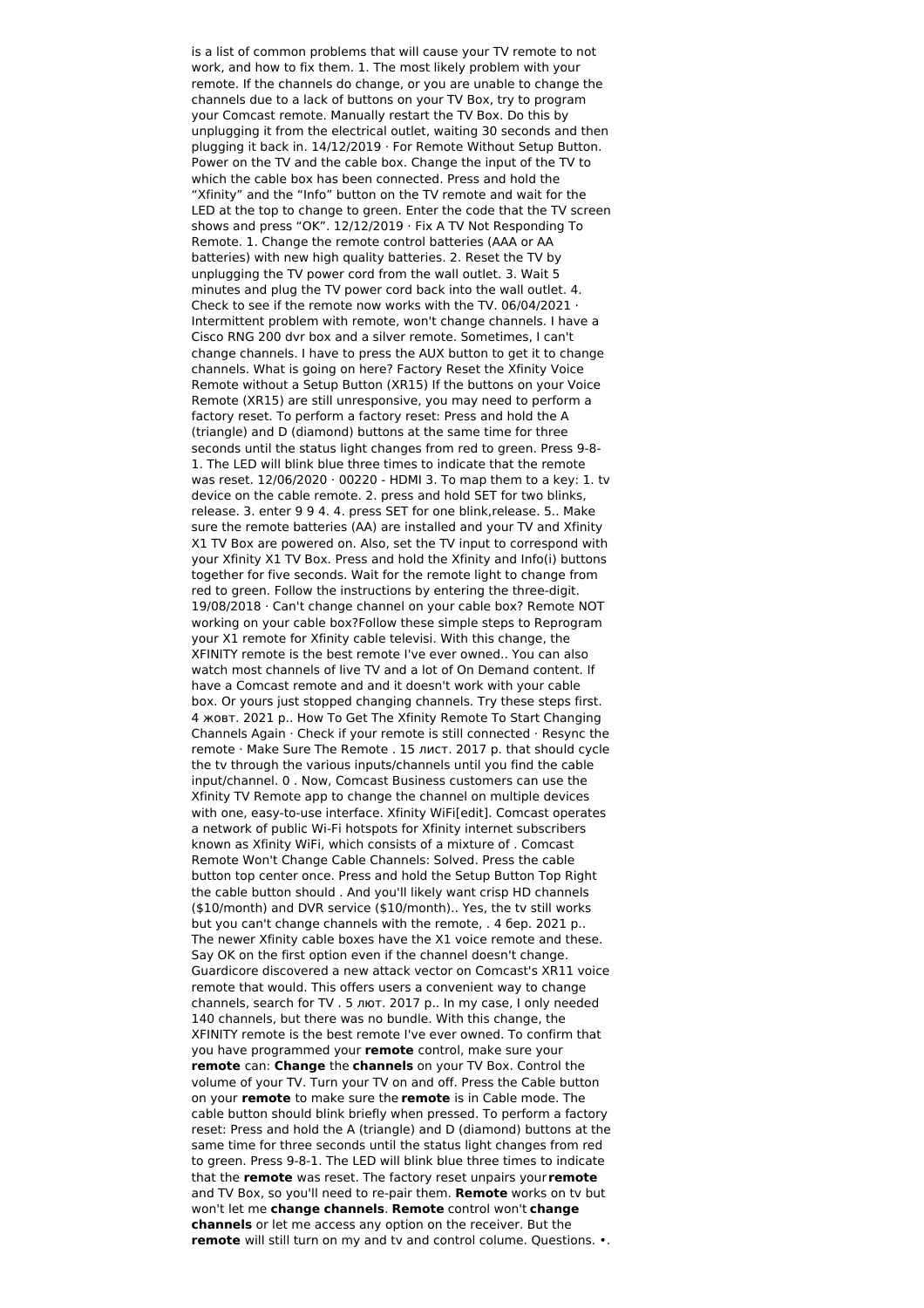Updated. a month ago. 73.3K. 3. For remotes without a Setup button, with number keys (XR15 **Xfinity** X1 or Flex Voice **Remote**): Press and hold the A (triangle) and D (diamond) buttons at the same time for three seconds until the status light changes from red to green. Enter 9-8-1 on the **remote**. If the status light blinks blue twice, the pairing for the **remote** has been turned off. The factory reset unpairs your **remote** and TV Box, so you'll need to re-pair them. See instructions for pairing your **Xfinity remote** and TV Box. Factory Reset the **Xfinity** Voice **Remote** without a Setup Button (XR15) If the buttons on your Voice **Remote** (XR15) are still unresponsive, you may need to perform a factory reset. To perform a factory reset: The **TV** and **TV** Box can sometimes get out of sync, with one turning on while the other is turning off. If this happens, press the **TV** Power button on your **TV** to turn your **TV** off. Then press the All Power button to sync the **TV** Box, TV, and audio device (if programmed). For Power Saver FAQs and information on how to set up Power Saver, see X1 Power. **Xfinity** Flex is a cable box. **Xfinity** remotes don't **change** the **channels** on your tv but the cable box and that's all their meant to do. If your brand of tv needs an ok push to **change** inputs (**not channels**), the **Xfinity remote won't** provide it, you'll need to use the tv **remote** Help and support with your **Xfinity Remote**, select your **remote** control type and get the support you need to enjoy your **Xfinity** TV! **Xfinity** For full functionality of this site it is necessary to enable JavaScript. This for assigning the **Comcast remote** to the cable box.You will still need to setup the **remote** to your TV.If have a **Comcast remote** and and it doesn't work w. Now, Comcast Business customers can use the Xfinity TV Remote app to change the channel on multiple devices with one, easy-to-use interface. When you're in the app, simply tap on the channel you want and select the devices you'd like to tune to that channel. Read more. Collapse. Additional Information. Updated. August 10, 2021. If the channels do change, or you are unable to change the channels due to a lack of buttons on your TV Box, try to program your Comcast remote. Manually restart the TV Box. Do this by unplugging it from the electrical outlet, waiting 30 seconds and then plugging it back in. XFINITY Stream provides the means to playback live TV, watch On Demand programs, and watch recorded shows from the cloud DVR. The video player offers a number of controls and features to enhance your viewing experience. For directions using the Roku Remote to navigate the XFINITY Stream Beta channel, please click here. Make sure the remote batteries (AA) are installed and your TV and Xfinity X1 TV Box are powered on. Also, set the TV input to correspond with your Xfinity X1 TV Box. Press and hold the Xfinity and Info(i) buttons together for five seconds. Wait for the remote light to change from red to green. Follow the instructions by entering the three-digit. 04/05/2020 · Select a channel (Premium or Basic) to watch and then press the "PIP On-Off" button on your Comcast remote to turn on the Picture-In-Picture feature. Press the "PIP Swap" button to swap the images on the screens—current PIP channel picture to main TV screen and current picture on main screen to the PIP screen. 2. Press and hold the Xfinity and Mute buttons on the remote for five seconds until the remote light at the top (LED) changes from red to green. 3. As soon as it changes, enter the first five-digit code listed for the TV manufacturer. As the code is entered, the remote light (LED light) will blink on each digit entered. 14/12/2019 · For Remote Without Setup Button. Power on the TV and the cable box. Change the input of the TV to which the cable box has been connected. Press and hold the "Xfinity" and the "Info" button on the TV remote and wait for the LED at the top to change to green. Enter the code that the TV screen shows and press "OK". 06-08-2017 07:46 PM in 4k, 8k and Other TVs. (mainly after changing channels on Live TV) the tv remote could no longer change the volume on the soundbar. the remote with the batteries out Press and hold the power button on the remote for 30-40 seconds to discharge and soft reset the remote. Then place the batteries back in.  $25/12/2019 \cdot$  Harmony Hub with XFINITY X1. When I try to add my XFINIFY X1 TV Box to the Harmony APP and select XFINITY and X1 it automatically adds XFINITY DVR. When I try to use the app to change channels, volume, etc.. Nothing happens. It will not power on or off as well. 07/04/2020 · Method 2: Resetting the Xfinity Box. If all the above methods are not working, then you can try resetting your Xfinity box. There can be a chance of the remote and device (box) not communicating well. Here are two ways to reset your box. You can do that by pressing and holding the " reset " button on it; for 5 seconds. 19/08/2018 · Can't change channel on your cable box? Remote NOT working on your cable box?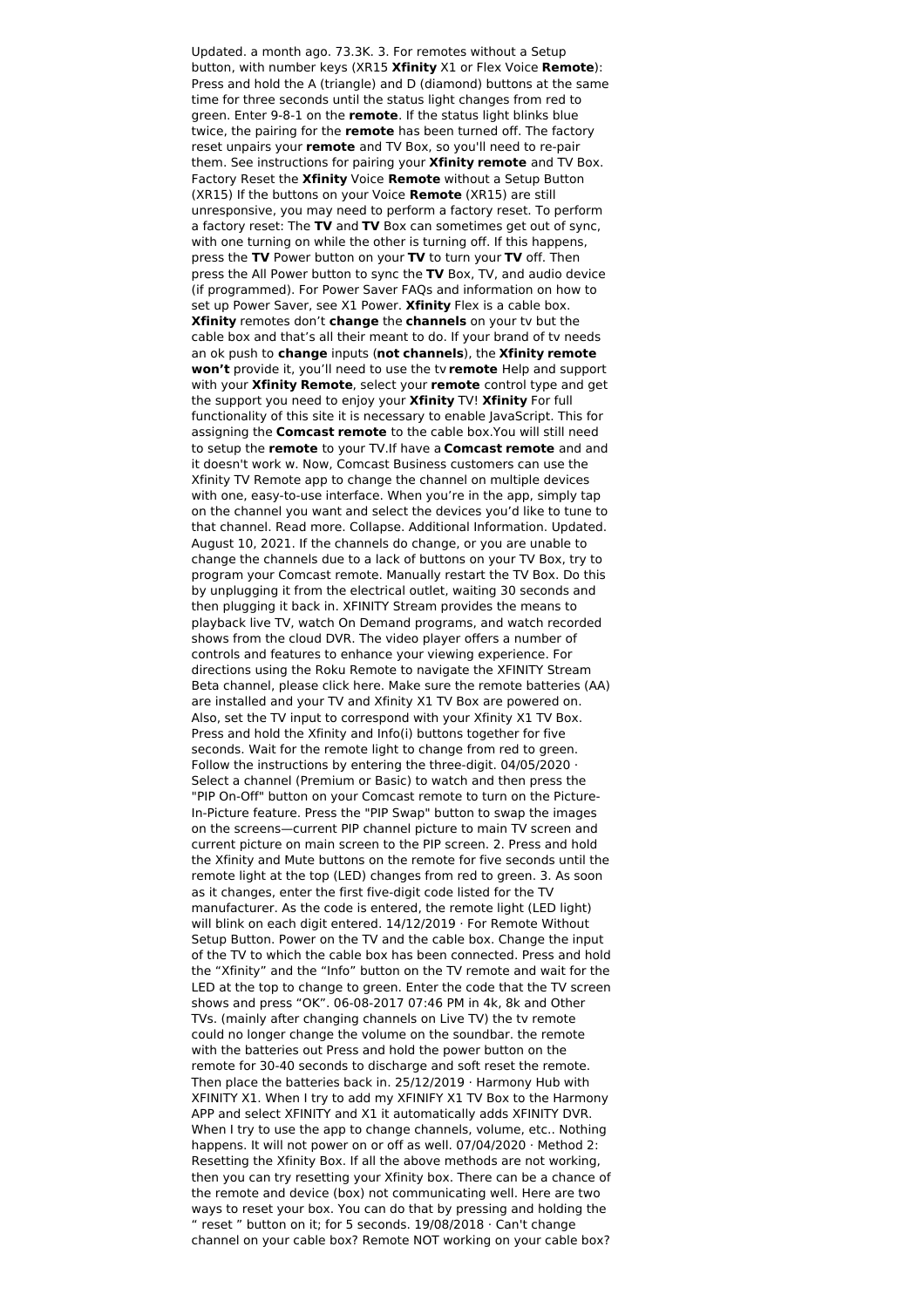Follow these simple steps to Reprogram your X1 remote for Xfinity cable televisi. 29/10/2019 · Remote control won't change TV channels. Please try these steps to resolve the issue with changing TV channels: If your remote has a dash (-) button, use it to access digital channels. For example, if the channel you want to access is 6.1, press 6, then the dash button (-), and then 1. If your remote does not have a dash button, you might not. 02/08/2018 · 4352 Comcast XR15 Remote 2015. Voice Remote. 1. Meet Your Remote. Xfinity Voice Remote Setup Guide Xfinity Voice Remote Setup Guide Everything you need to set. Xfinity Remote with Aim Anywhere Setup Guide Xfinity Remote with Aim Anywhere. I wanted to know if I could customize the channels in the Guide to only those I am interested in as.  $12/06/2020 \cdot 00220$  - HDMI 3. To map them to a key: 1. tv device on the cable remote. 2. press and hold SET for two blinks, release. 3. enter 9 9 4. 4. press SET for one blink,release. 5.. 09/08/2020 · 15,310 Posts. #4 · Jun 18, 2014. Channel buttons only work when the source is the Samsung's own internal tuner. Your cable remote is changing cable channels. Your Samsung remote cannot change channels on your cable box. You need to use your cable remote or some other universal remote for that, not your Samsung remote. A. If you would like to use your remote to control multiple Xfinity set-top boxes simultaneously, you can remove Aim Anywhere pairing by following the steps below: Step 1: Press and hold the "Setup" button on the remote until the status LED changes from red to green. Step 2: Press "A" on the remote. If the status LED blinks green twice, you have. Comcast is the parent brand of Xfinity remotes. These remotes can be programmed with a code or by automatic pairing. Pair Your Xfinity Remote with a Code. The TCL code for your Xfinity remote is most likely to be 11756. To pair this remote to your TV, follow the steps below. Step 1: Turn on your TCL TV. Step 2: Press the 'TV' button on the. Remote won't change channels. The mini box setup was fine, the remote setup fine, all options on remote worked briefly then I lost the ability to change channels by up/ down buttons or keypad. The TV is stuck on 1 channel. I unplugged, reset the mini, TV, and remote via A, ,B, C, and D methods but the the channels still don't change. 23/04/2017 · Right now, if you use the LG remote and change the channel, you get nothing (since it appears it is always set at Channel 03). With a cable box you must use the cable remote since the box turns the TV into just a monitor stuck on ch 3 !! I hope I've explained this clearly and what I am attempting to do. I would really appreciate any help or tips. 27/07/2021 · After Resetting your Xfinity Remote, you've got to set it up with your TV again or it won't work. Follow these steps to pair your Xfinity Remote with your TV. Steps: Ensure that your TV is switched on and on the right input, connected to your Xfinity X1 Box. Press and hold the Setup button (XR2, XR5, XR11). 15/07/2021 · Press the Setup button until the LED light changes from red to green. After the LED light turns green, enter the threedigit code, 9-8-1. Check whether the volume buttons are now working. Xfinity Remote Not Changing Channels To perform a factory reset: Press and hold the A (triangle) and D (diamond) buttons at the same time for three seconds until the status light changes from red to green. Press 9-8-1. The LED will blink blue three times to indicate that the remote was reset. The factory reset unpairs your remote and TV Box, so you'll need to re-pair them. 28/07/2021 · If your Xfinity remote won't change channels, try checking for any connectivity issues with your Xfinity remote. Also, check the compatibility of the remote with the set-top box. If that does not fix it, replace the batteries of your Xfinity remote.  $02/04/2013 \cdot$  If you are trying trying to change the channel on your television, but the TV remote won't change channels, this is the article for you. Below is a list of common problems that will cause your TV remote to not work, and how to fix them. 1. The most likely problem with your remote. Factory Reset the Xfinity Voice Remote without a Setup Button (XR15) If the buttons on your Voice Remote (XR15) are still unresponsive, you may need to perform a factory reset. To perform a factory reset: Press and hold the A (triangle) and D (diamond) buttons at the same time for three seconds until the status light changes from red to green. Press 9-8-1. The LED will blink blue three times to indicate that the remote was reset. 5 лют. 2017 р.. In my case, I only needed 140 channels, but there was no bundle. With this change, the XFINITY remote is the best remote I've ever owned. Now, Comcast Business customers can use the Xfinity TV Remote app to change the channel on multiple devices with one, easy-to-use interface. With this change, the XFINITY remote is the best remote I've ever owned.. You can also watch most channels of